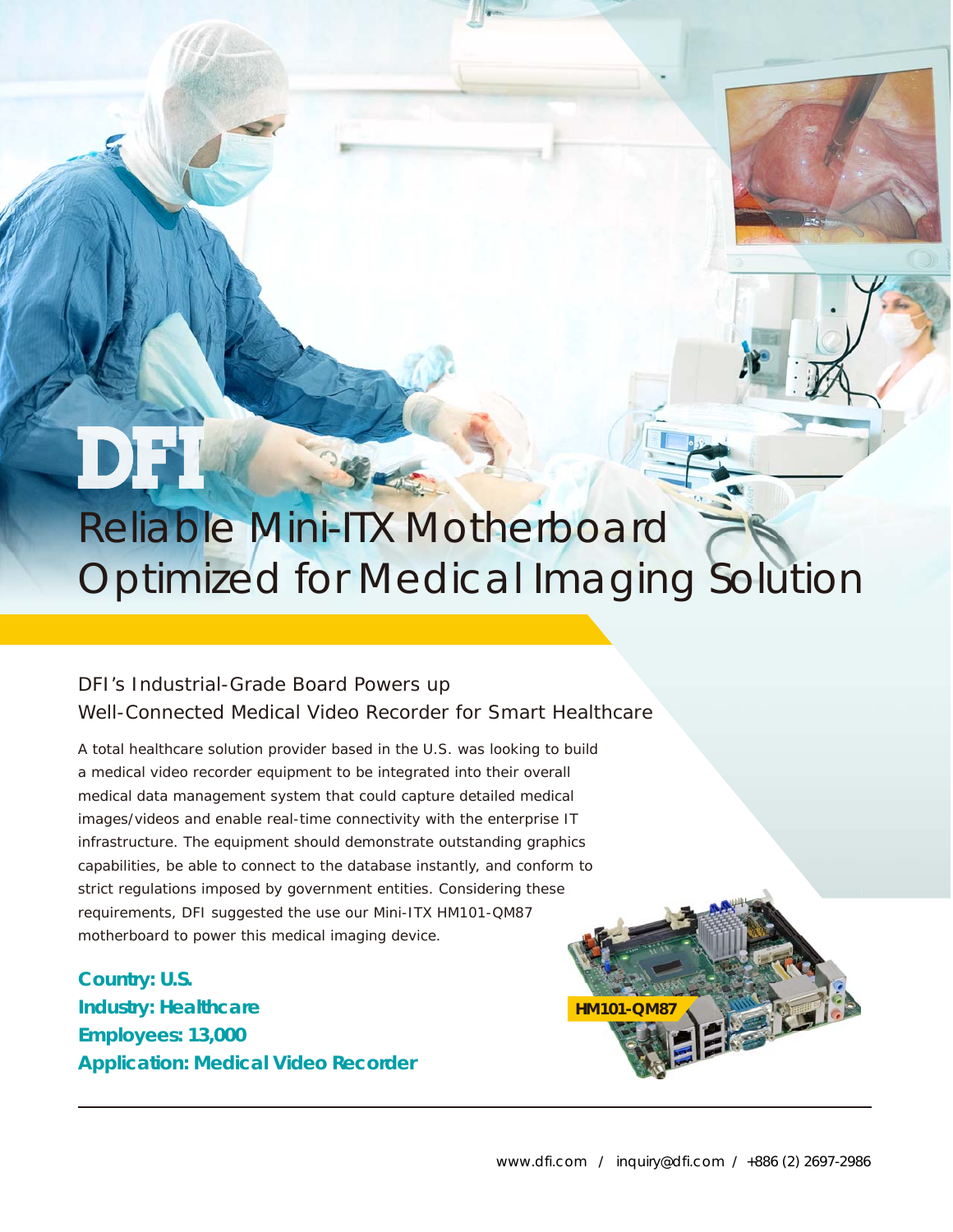

#### The Challenge

Medical device manufacturers, including those from the diagnostics and imaging segments, are constantly seeking novel ways to address some of healthcare's most pressing issues while improving patients' lives. In addition to enhancing the resolution of medical images and videos, which lead to more accurate diagnosis, studies show that establishing a sound medical image management system is also crucial for healthcare facilities to improve productivity and service quality, and hence, the overall business outcome.

One major challenge that the medical device/technology industry faces is regulatory compliance. Given that faulty medical devices would put patients' lives at risk, almost all governments around the world exert strict regulatory controls over medical devices. For instance, the US Food and Drug Administration mandates that medical equipment must pass several radio frequency and electromagnetic capability tests, ensuring that the equipment will not cause harmful interferences with other devices in vicinity, and thus disrupt important medical procedures. Even though regulatory compliance is often perceived as a challenge;

nevertheless, seasoned market leaders sees it as a market differentiator. The second challenge is noise reduction; to help maintain a tranquil and quiet healing environment, the equipment used in healthcare facilities should not make too much noise while still capable of delivering powerful performance. Lastly, with more and more patients' private information being stored in enterprise electronic health record (EHR) or departmental specialty system, it becomes imperative for device makers to guarantee that their medical devices are free of security risk exposure.

**" Given that faulty medical devices would put patients' lives at risk, almost all governments around the world exert strict regulatory controls over medical devices. "**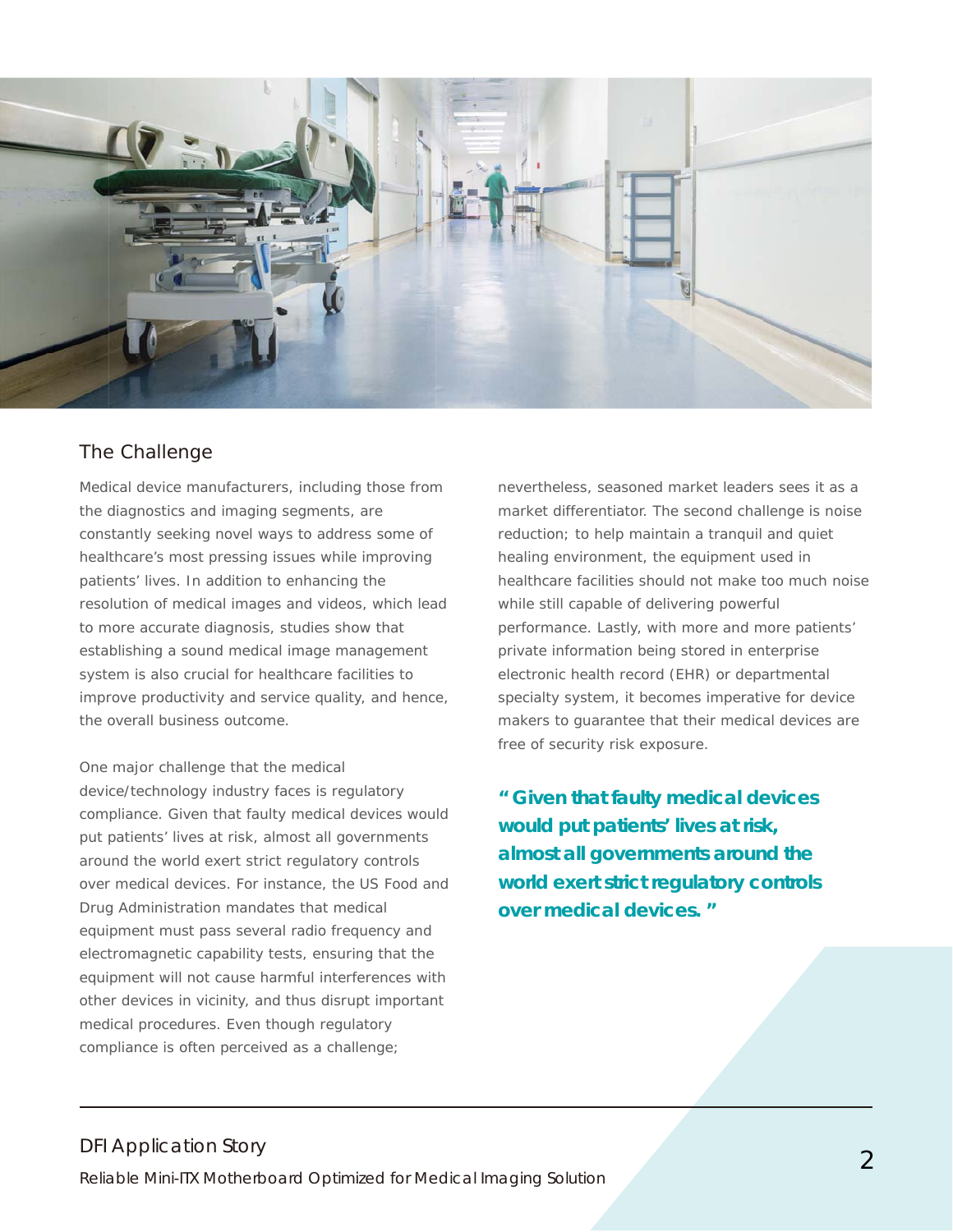#### The Requirements **DFI** Solution

Based on the aforementioned challenges, our client outlined the following requirements:

● Quiet operation

 To maintain a quiet healthcare environment, the device should adopt a processor with low power consumption to prevent a fan from operating intensively, and thereby generating lots of noise.

- Excellent graphics performance The recorder is meant to capture high resolution images/video clips from a wide range of modalities, and then send the files to EHR to assist medical professionals in making more informed decisions. Hence, it needs to support outstanding graphic capabilities.
- Regulatory compliance

 In order to allow the final medical device to be legally marketed in various countries, all built-in components of the device must meet essential regulations set out by FCC and CE.

- Expansion capabilities Our client required instant connection between the equipment and overall IT infrastructure. The equipment should thus be equipped with connectors that support real-time and stable data transmission.
- Data security

 With greater emphasis placed on the security of patients' electronic healthcare information, medical device producers are charged with the responsibility to help healthcare facilities protect patients' personal and healthcare data.



Upon learning our client's requirements, DFI considered its Mini-ITX motherboard HM101-QM87 the ideal option for our client to embed in the equipment. HM101-QM87, empowered by 4th Gen Intel® Core™ processor and Intel® QM87 Express mobile chipset, consumes low level of power. Such eliminates the need for a high speed fan to cool off the device and ensures quieter operation.

HM101-QM87 adopts Intel® HD Graphics 4600 and Intel® Clear Video Technology which support high resolution images and video clips. In addition, HM101-QM87 adopts DirectX Video Acceleration (DXVA) that enables accelerated video processing. These graphics features make the device perfect for use in x-ray fluorography, ultrasound, and vascular imaging systems.

To satisfy our client's requirement for regulatory compliance, HM101-QM87 has been tested and found to comply with the CE and FCC Class B Digital Device Part 15 standards, which specify that the board does not generate any harmful electrical interference. The finished device met the standards for UL MDAF.E484517, EU's Medical Devices Directive (90/385/EEC, 93/42/EEC), Canada ICES-001 Issue 4, and FCC 47 CFR Part 18. The fact that the recorder, with HM101-QM87 as its backbone, was able to meet these stringent global standards serves as an evident proof that DFI's products are safe, reliable, of the highest quality. These certifications give our client a dominant competitive advantage in the marketplace.

With Intel® Active Management Technology that came with QM87 chipset (Intel® AMT) we were able to meet our client's requirement on information security. Intel<sup>®</sup> AMT utilizes management and security applications as well as its platform capabilities to secure and repair database.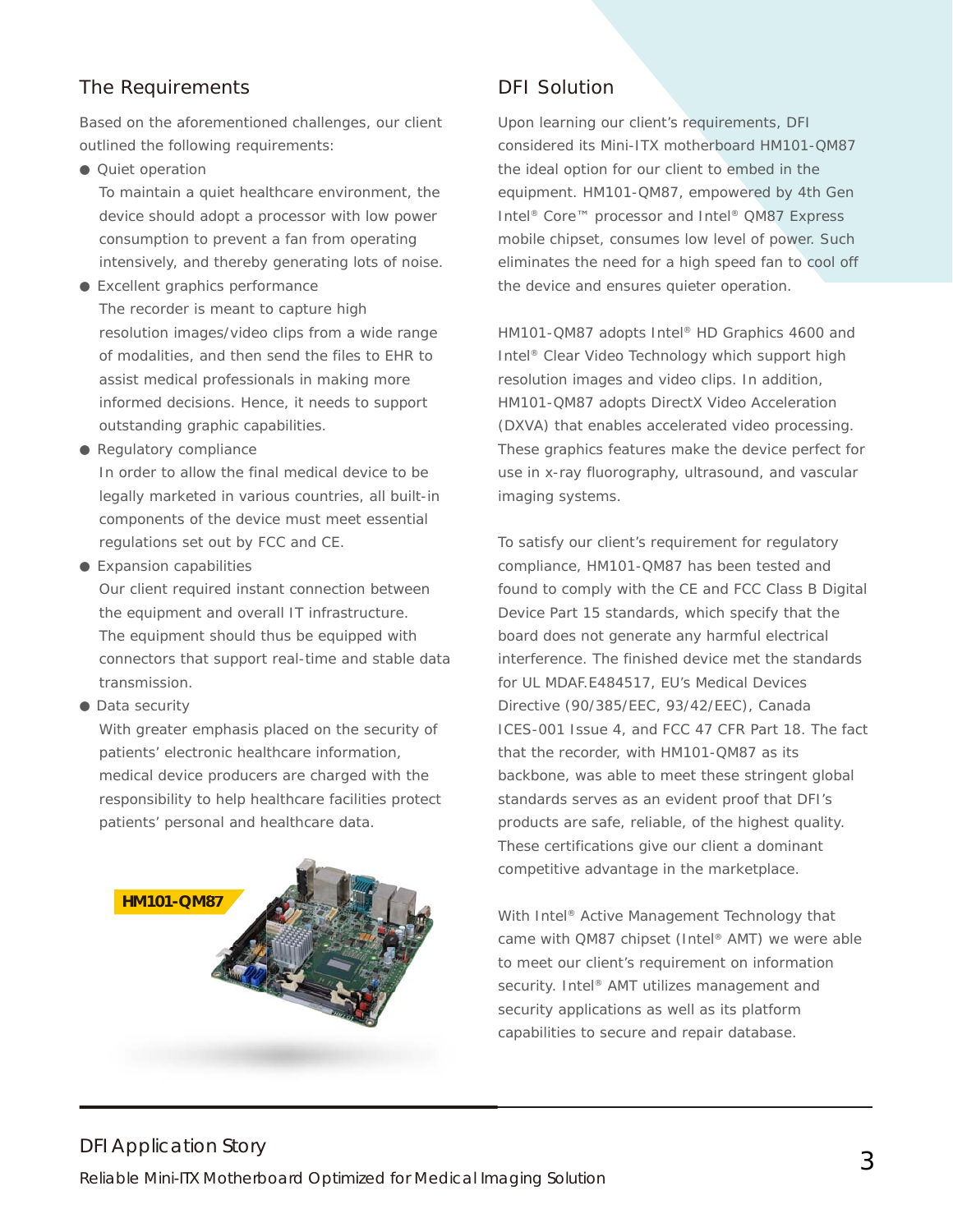**" We also provided professional consultancy and immediate assistance to our client when technical issues arose. We earned our client's trust by supporting them throughout the entire product development process. "**



Regarding real-time connectivity, HM101-QM87 is equipped with a Mini PCIe slot which can be used to install Wi-Fi module. It is then convenient for the medical device to transmit captured images and videos to doctor's laptop or central EHR system instantly. This feature enables device users to efficiently apply different formats of images/videos /audios to support the various medical procedures.

With the powerful HM101-QM87 Mini-ITX motherboard based on 4th Generation Intel® Core™ processor that we offered, our client was able to build a remarkable medical device that complied with CE, FCC, and UL standards. HM101-QM87 not only exceled in its graphical performance compared with its counterparts, but also possessed outstanding computing power for medical use. In addition to the hardware features DFI supplied, we also provided professional consultancy and immediate assistance to our client when technical issues arose. We earned our client's trust by supporting them throughout the entire product development process. With DFI's all-rounded support and reliable hardware, our client successfully created an innovative and well-connected medical video recorder for use in healthcare institutions.

*Surgery Endoscopy Surgery Endoscop*

*HM101-QM87*

*Ophthalmology*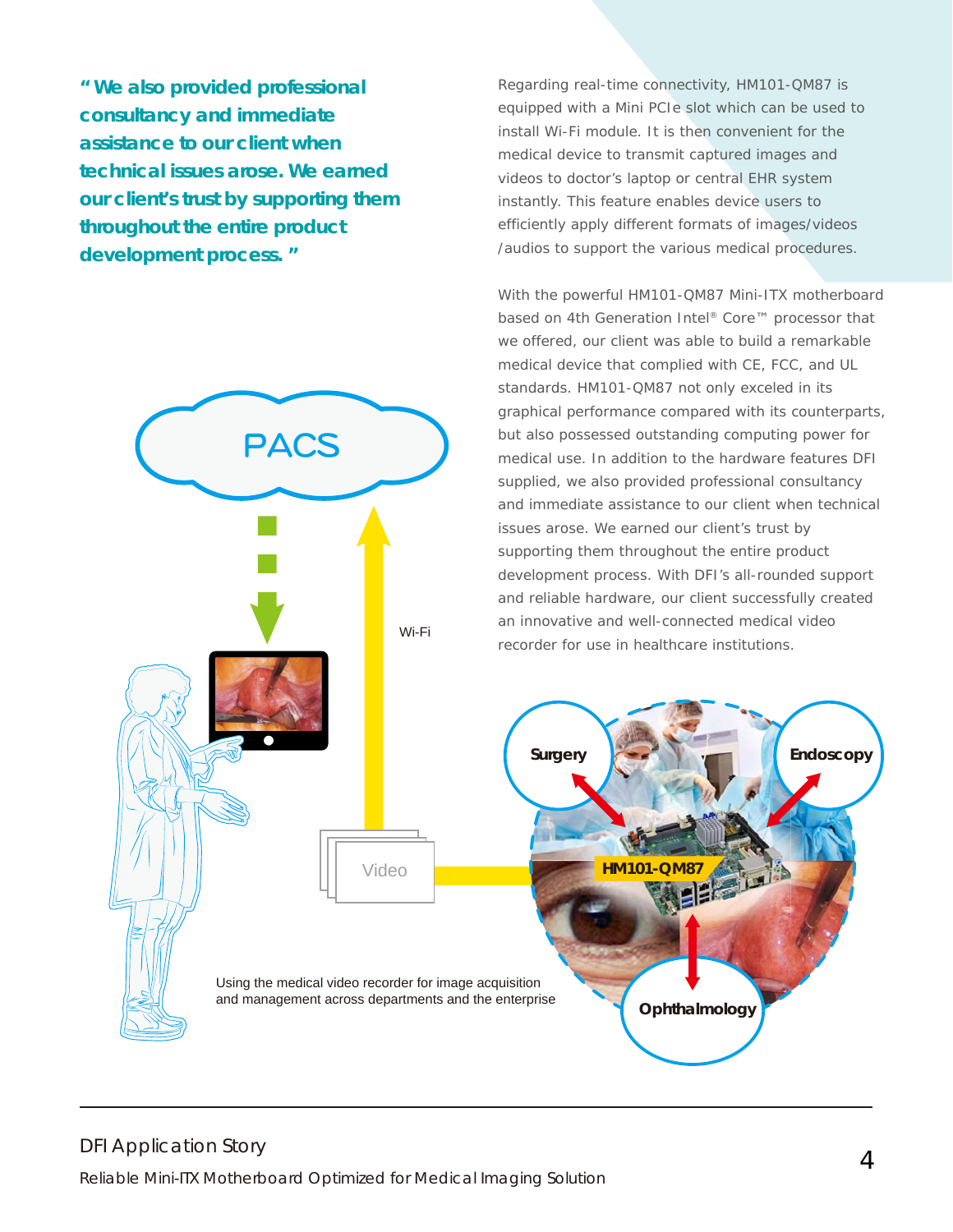

4th Gen Intel® Core™ Processors Intel® QM87 Chipset 2 DDR3L SODIMM up to 16GB 1 HDMI, 1 DP, 1 LVDS, 1 DVI-I 2 GbE, 2 COM, 8 USB 1 PCIe x16, 1 Mini PCIe



7th Gen Intel® Core™ Processors 2 DDR4 SODIMM up to 32GB 1 LVDS/eDP, 2 DP++ 2 GbE, 2 COM, 8 USB 1 PCIe x4, 1 Mini PCIe, 1 M.2



Intel® Atom™ Processors E3900 2 DDR3L SODIMM up to 16GB 1 LVDS/eDP, 1 HDMI/DP++, 1 VGA/DP++ 2 GbE, 6 COM, 9 USB 1 PCIe x1, 1 Mini PCIe, 1 M.2



#### DFI Mini-ITX

DFI's embedded Mini-ITX motherboard is designed with a variety of I/O connectors, passive cooling option, and DC input features in a small form factor measuring to only 170 x 170 mm. This compact and highly integrated platform delivers low power consumption of less than 100 Watts and provides the reserved expansion slot; which makes it an ideal solution for the computing-intensive markets such as POS, gaming, medical and digital signage, etc.